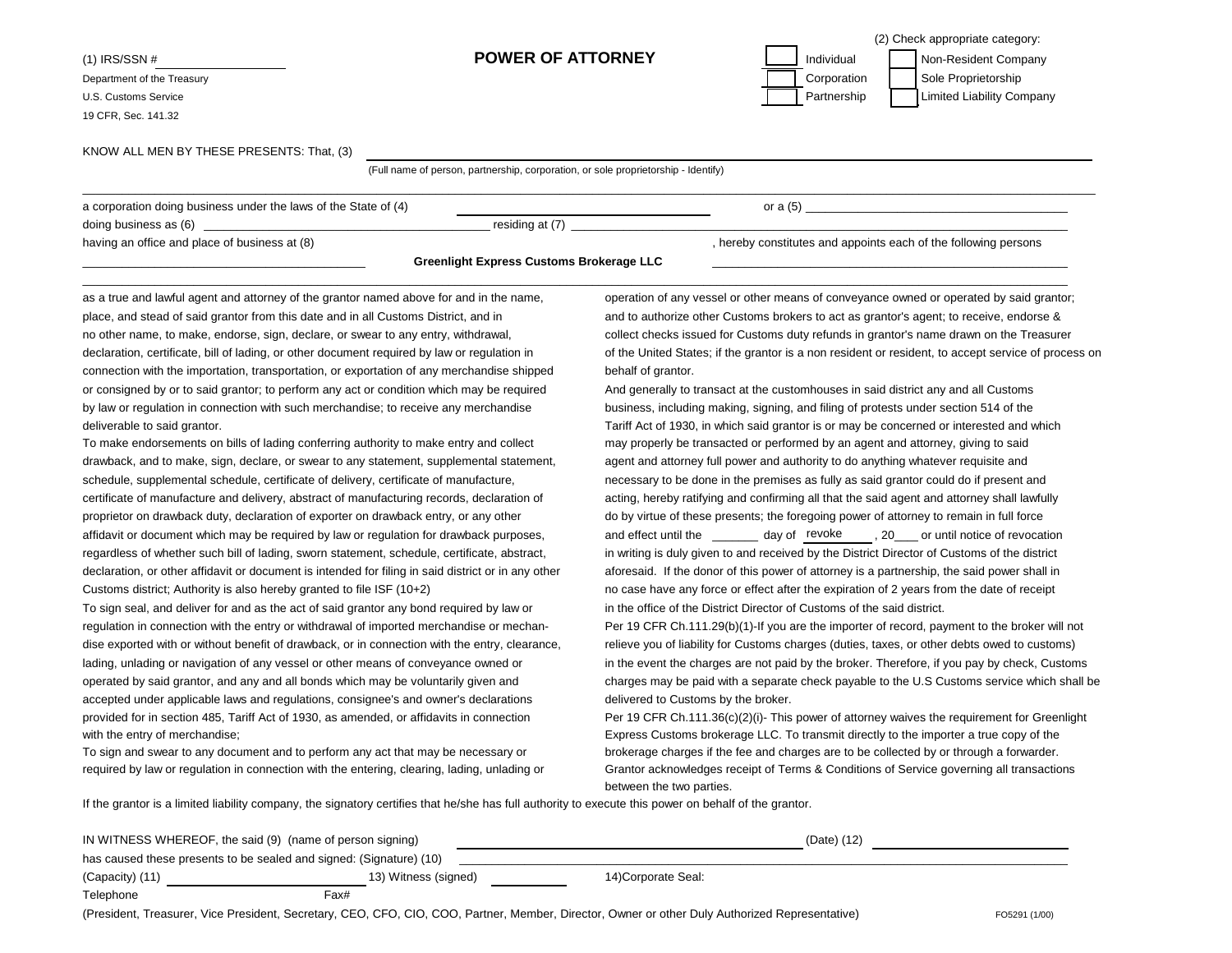#### **IMPORTER SECURITY FILING POWER OF ATTORNEY**

Check Appropriate:  $\Box$  Individual  $\Box$  Partnership  $\Box$  Corporation  $\Box$  Sole Proprietorship  $\Box$  Limited Liability Company

Federal ID or SS#\_\_\_\_\_\_\_\_\_\_\_\_\_\_\_\_\_\_\_\_\_\_\_\_\_\_\_\_\_\_\_\_\_\_\_\_\_\_

**KNOW ALL MEN BY THESE PRESENTS:** That **\_\_\_\_\_\_\_\_\_\_\_\_\_\_\_\_\_\_\_\_\_\_\_\_\_\_\_\_\_\_\_\_\_\_\_\_\_\_\_\_\_\_\_\_\_\_\_\_\_\_\_\_\_\_\_\_\_\_\_\_**

(Full name of person, partnership, or corporation, or sole proprietorship)

doing business as a  $\frac{1}{2}$  and  $\frac{1}{2}$  and  $\frac{1}{2}$  and  $\frac{1}{2}$  and  $\frac{1}{2}$  and  $\frac{1}{2}$  and  $\frac{1}{2}$  and  $\frac{1}{2}$  and  $\frac{1}{2}$  and  $\frac{1}{2}$  and  $\frac{1}{2}$  and  $\frac{1}{2}$  and  $\frac{1}{2}$  and  $\frac{1}{2}$  and  $\frac{1$ 

and County of \_\_\_\_\_\_\_\_\_\_\_\_\_\_\_\_\_\_\_\_\_\_\_\_\_\_\_\_\_\_\_\_\_\_\_\_\_\_\_\_\_\_\_\_\_\_\_\_, and residing, or having an office and place of business at

\_\_\_\_\_\_\_\_\_\_\_\_\_\_\_\_\_\_\_\_\_\_\_\_\_\_\_\_\_\_\_\_\_\_\_\_\_\_\_\_\_\_\_\_\_\_\_\_\_\_\_\_\_\_\_\_\_\_\_\_\_\_\_\_\_\_\_\_\_\_\_\_\_\_\_\_\_\_\_\_\_\_\_\_\_\_\_\_\_\_\_\_\_\_\_\_\_\_\_\_\_\_\_\_\_\_ hereby constitutes and appoints

## **Greenlight Express Customs Brokerage LLC,**

#### **its officers, employees and/or specifically authorized agents, to act for and on its behalf**

as a true and lawful agent and attorney of the grantor named above for and in the name, place and stead of said grantor from this date in all Customs Districts and in no other name, to transmit the required Importer Security Filing ("ISF") data elements to CBP through an approved Automated Manifest Electronic Data System ("AMS"). We further authorize grantee to update all filings, as necessary.

 Grantor hereby agrees that it shall be solely responsible for the accurate and complete delivery of data to grantee sufficiently in advance of the time of filing and that grantor shall bear primary responsibility for the accuracy of all ISF data. Grantee may, in its sole discretion, refuse to transmit ISF data received untimely from grantor. Grantor hereby indemnifies and holds grantee harmless from any and all penalty or liquidated damage claims relating to the ISF data.

 Grantor acknowledges that all acts undertaken or services provided by grantee on behalf of grantor or in furtherance of grantor's business, shall be governed by grantee's terms and conditions, a copy of the terms initially in effect on the date that this power is granted is hereby acknowledged and the terms of which are incorporated herein by reference and which terms may be subsequently modified by inclusion with or on grantee's invoices to grantor, or upon other written notice.

 Grantor agrees that a photocopy, electronic copy or facsimile of a duly executed original of this power of attorney shall have the same force and effect as such original, and that any person receiving such a photocopy, electronic copy or facsimile may act hereunder as if such person had received the original.

 If the grantor is a Limited Liability Company, the signatory certifies that he/she has full authority to execute this power of attorney on behalf of the grantor.

**IN WITNESS WHEREOF**, the said (Print Name) \_\_\_\_\_\_\_\_\_\_\_\_\_\_\_\_\_\_\_\_\_\_\_\_\_\_\_\_\_\_\_\_\_\_\_\_\_\_\_\_\_\_\_\_\_\_\_\_\_\_\_\_\_\_\_\_\_\_\_\_\_\_\_\_\_\_

|                |                                                                                                                                                                                                 | <b>INDIVIDUAL OR PARTNERSHIP CERTIFICATION * (Optional)</b>                                            |  |  |  |  |  |  |
|----------------|-------------------------------------------------------------------------------------------------------------------------------------------------------------------------------------------------|--------------------------------------------------------------------------------------------------------|--|--|--|--|--|--|
|                |                                                                                                                                                                                                 |                                                                                                        |  |  |  |  |  |  |
|                |                                                                                                                                                                                                 |                                                                                                        |  |  |  |  |  |  |
|                | personally known or sufficiently identified to me, who certifies that he/she/they is/are the individual(s) who executed the foregoing instrument and<br>acknowledge it to be free act and deed. |                                                                                                        |  |  |  |  |  |  |
|                |                                                                                                                                                                                                 |                                                                                                        |  |  |  |  |  |  |
|                |                                                                                                                                                                                                 | <b>CORPORATE CERTIFICATION * (Non-Resident Corporations)</b>                                           |  |  |  |  |  |  |
|                |                                                                                                                                                                                                 | (To be made by an officer other than the one who executes the power of attorney)                       |  |  |  |  |  |  |
|                |                                                                                                                                                                                                 |                                                                                                        |  |  |  |  |  |  |
|                |                                                                                                                                                                                                 |                                                                                                        |  |  |  |  |  |  |
|                | said corporation by authority of its governing body as the same appears in a resolution of the Board of Directors passed at a regular meeting held on                                           | of said corporation; and that said power of attorney was duly signed and attested for and in behalf of |  |  |  |  |  |  |
|                |                                                                                                                                                                                                 |                                                                                                        |  |  |  |  |  |  |
| incorporation. | accordance with the articles of incorporation and bylaws of said corporation and was executed in accordance with the laws of the State or County of                                             |                                                                                                        |  |  |  |  |  |  |
|                | IN WITNESS WHEREOF, I Have hereunto set my hand and affixed the seal of said corporation, at the City of                                                                                        |                                                                                                        |  |  |  |  |  |  |
|                |                                                                                                                                                                                                 |                                                                                                        |  |  |  |  |  |  |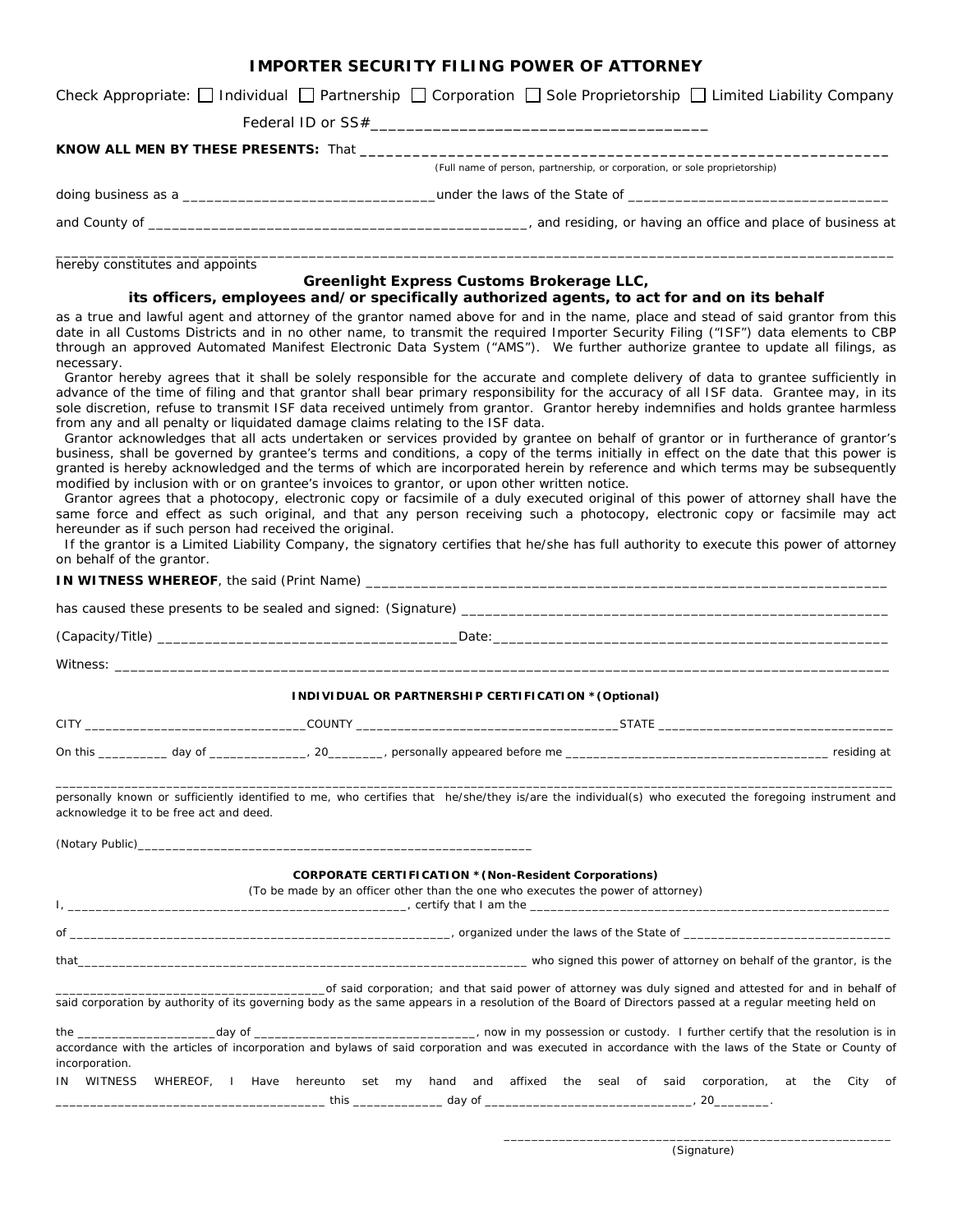# **ACCEPTABLE VALIDATION OF IRS (EMPLOYEE INDENTIFICATION #) AND SOCIAL SECURITY #**

# **ACCEPTABLE FORMS FOR VALIDATION OF IRS#**

# **Note: We need the top portion of your tax return showing company name, corporate address and EIN number. Please block-out your financials.**

**\*CP220 – Notice Number from IRS to consignee regarding adjustment to the account. \*Form 941 / 941V – Quarterly tax return \*Form 1040 – Individual tax return \*Form 1065 – U.S. Return of Partnership Income \*Form 1096 – Annual Summary and Transmittal of U.S. Information Returns \*Form 1120 / 1120S – Corporate tax return \*Form 8109 / 8109C – (Federal Tax Deposit Coupon) \*Form 8879 – IRS e-file Signature Authorization \*Letter 252C – Acknowledgement of name change from IRS to consignee \*Letter # 947 – Exempt tax status \*Letter – any from the IRS/US Treasury showing name, address and EIN #**

# **ACCEPTABLE VALIDATION OF SOCIAL SECURITY # Chose only one option.**

**\* Front and back copy of your Social Security Card.** 

**\* Front page of your 1040 tax form blocking out financials. We just need the top portion of your 1040 tax form showing your name, SS# and address.**

### THE FOLLOWING DOCUMENTS ARE **NOT ACCEPTABLE** VALIDATION OF IRS# OR SOCIAL SECURITY NUMBER

**\* State forms** 

**\* Resale Certificate License issued by your state**

**\* W-2, W-3 & W-9** 

**\* SS-4 applications**

**If you do not have any of the above documents, you can go the IRS website [www.irs.gov](http://www.irs.gov/) and request validation of your EIN# or Social Security#.**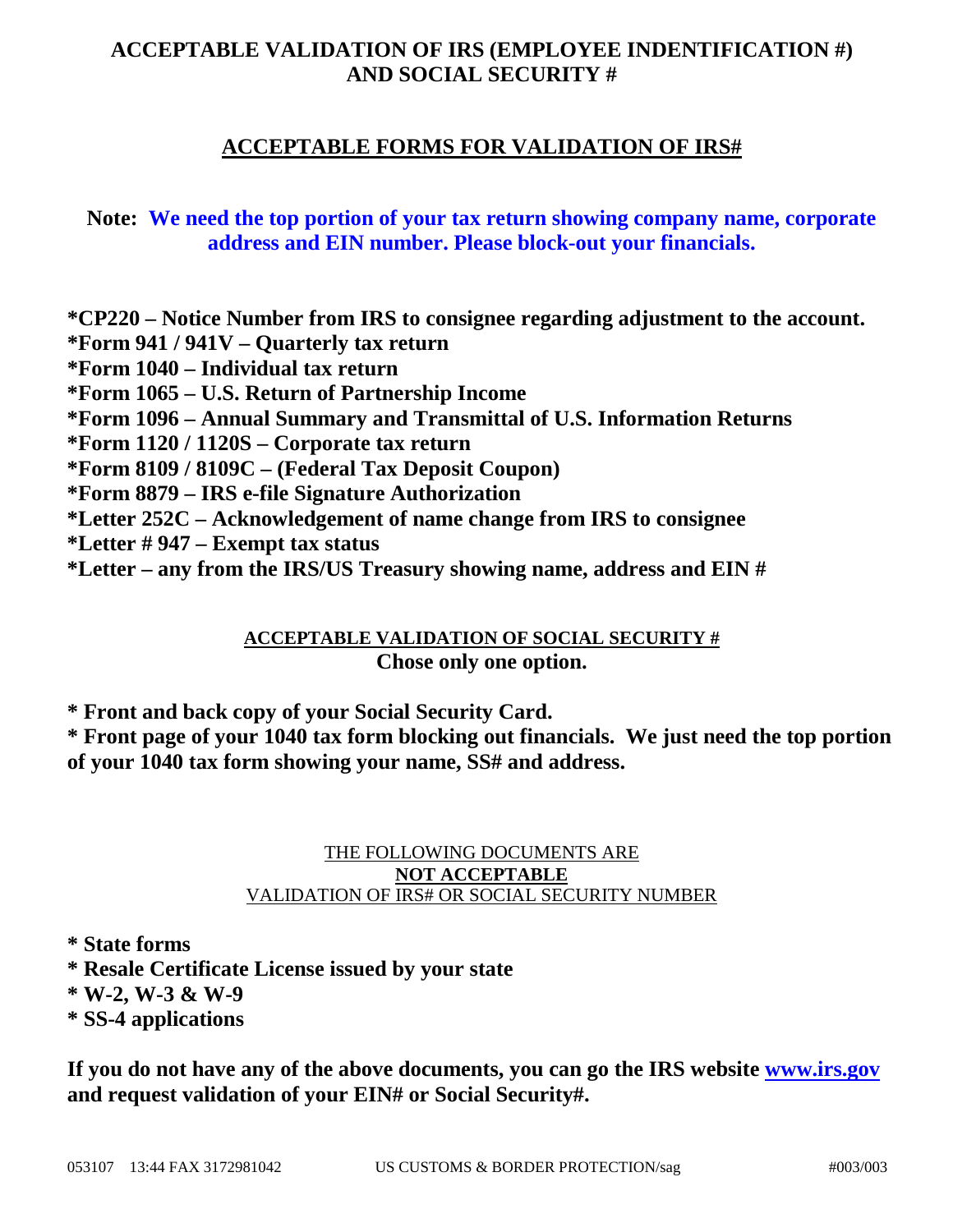#### **TERMS AND CONDITIONS OF SERVICE**

#### (Please read carefully)

All shipments to or from the Customer, which term shall include the exporter, importer, sender, receiver, owner, consignor, consignee, transferor or transferee of the shipments, will be handled by Greenlight Express Customs Brokerage LLC

(herein called the "Company") on the following terms and conditions:

1. Services by Third Parties Unless the Company carries. stores or otherwise physically handles the shipment, and loss, damage, expense or delay occurs during such activity, the Company assumes no liability as a carrier and is not to be held responsible for any loss, damage, expense or delay to the goods to be forwarded or imported except as provision in paragraph 8 and subject to the limitations of paragraph 9 below, but undertakes only to use reasonable care in the selection of carriers, truckmen, lightermen, forwarders, customs brokers, agents, warehousemen and others to whom it may entrust the goods for transportation, cartage, handling and/or delivery and/or storage or otherwise. When the company carries, stores or otherwise physically handles the shipment, it does so subject to the limitation of liability set forth in paragraph 8 below unless a separate bill of lading, air waybill or other contract of carriage is issued by the Company, in which event the terms thereof shall govern.

2. Liability Limitations of Third Parties. The Company is authorized to select and engage carriers, truckmen, lightermen, forwarders, custom brokers, agents, warehousemen and others, as required, to transport, store, deal with and deliver the goods all of whom shall be considered as agents of the Customer, and the goods may be entrusted to such agencies subject to all conditions as to limitation of liability for loss, damage, expense or delay and to all rules, regulations, requirements and conditions, whether printed, written or stamped, appearing on bills of lading, receipts or tariffs issued by such carriers, truckmen, lightermen, forwarders, custom brokers, agents, warehousemen and others. The Company shall under no circumstances be liable for any loss, damage, expense or delay to the goods for any reason whatsoever when said goods are in custody, possession or control of third parties selected by the Company to forward, enter and clear, transport or render other services with respect to such goods.

3. Choosing Routes or Agents. Unless express instructions in writing are received from the Customer, the Company has complete freedom in choosing the means, route and procedure to be followed in the handling, transportation and delivery of the goods. Advice by the Company to the Customer that a particular person of firm has been selected to render services with respect to the goods shall not be construed to mean that the Company warrants or represents that such person or firm will render such services.

4. Quotations Not binding. Quotations as to fees, rates of duty, freight charges, insurance premiums or other charges given by the Company to the Customer are for informational purposes only and are subject to change without notice and shall not under any circumstances be binding on the Company unless the Company in writing specifically undertakes the handling or transportation of the shipment at a specific rate.

5. Duty to Furnish Information. (a) On an import at a reasonable time prior to entering of the goods for US. Customs, the Customer shall furnish to the Company invoices in proper form and other documents necessary or useful in the preparation of the US. Customs entry and, also, such further information as may be sufficient to establish, inter alia, the dutiable value, the classification, the country of origin, the genuineness of the merchandise and any mark or symbol associated with it, the Customer s right to import and/or distribute the merchandise, and the merchandise's admissibility, pursuant to US. Law or regulation If the Customer fails in a timely manner to furnish such information or documents, in whole or in part, as may be required to complete US. Customs entry or comply with US. Laws or regulations, or if the information or documents furnished are inaccurate or incomplete, the Company shall be obligated only to use it s best judgment in connection with the shipment and in no instance shall be charged with knowledge by the Customer of the true circumstances to which such inaccurate, incomplete, or omitted information or documents pertains Where a bond is required by US. Customs to be given for the production of any

document or the performance of any act, the Customer shall be deemed bound by the terms of the bond notwithstanding the fact that the bond has been executed by the Company as principal, it being understood that the Company entered into such undertaking at the instance and on behalf of the Customer, and the Customer shall indemnify and hold the Company harmless for the consequences of any breach of the terms of the bond. (b) On an export at a reasonable time prior to the exportation of the shipment the Customer shall furnish to the Company the commercial invoice in proper form and number, a proper consular declaration, weights, measures values and other information in the language of and as may be required by the laws and regulations of the US, and the country of destination of the goods. (c) On an export or import the Company shall not in any way be responsible or liable for increased duty, penalty, fine or expense unless caused by the negligence or other fault of the Company, in which event it s liability to the Customer shall be governed by the provisions o' paragraph 8-9 below The Customer shall be bound by and warrant the accuracy of all invoices, documents and information furnished to the Company by the Customer or it's agent for export, entry or other purposes and the Customer agrees to indemnify and hold harmless the Company against any increased duty, penalty, fine or expense including attorneys fees, resulting from any inaccuracy, incomplete statement, omission or any failure to make timely presentation, even if not due to any negligence of the Customer.

6. Declaring Higher Valuation. Inasmuch as truckers, carriers, warehousemen and others to whom the goods are entrusted usually limit their liability for loss or damage unless a higher value is declared and a charge based on such higher value is agreed to by said truckers, etc., the Company must receive specific written instructions from the Customer to pay such higher charge based on valuation and the trucker, etc. must accept such higher declared value; otherwise the valuation declared by the Customer on the goods shall be considered solely for export or customs purposes and the goods will be delivered to the truckers, etc. subject to the limitation of liability set forth herein in paragraphs 8-s below with respect to any claim against the Company and subject to the provisions of paragraph 2 above.

7. Insurance The Company will make reasonable efforts to effect marine, fire, theft and other insurance upon the goods only after specific written instructions have been received by the Company in sufficient time prior to shipment from point of origin, and the Customer at the same time states specifically the kind and amount of insurance to be placed. The Company does not undertake or warrant that such insurance can or will be placed. Unless the Customer has it's own marine policy and instructs the Company to effect insurance under such policy, insurance is to be effected with one or more insurance companies or other underwriters to be selected by the Company Any insurance placed shall be governed by the certificate or policy issued and will only be effective when accepted by such insurance companies or underwriters should an insurer dispute its liability for any reason, the insured shall have recourse against the insurer only and the Company shall not be under any responsibility or liability in relation thereto, notwithstanding that the premium upon the policy may not be at the same rates as that charged or paid to the Company by the Customer, or that the shipment was insured under a policy in the name of the Company Insurance premiums and the charge of the Company for arranging the same shall be at the Customer s expense If for any reason the goods are held in warehouse, or elsewhere, the same will not be covered by any insurance, unless the Company receives written instructions from the Customer. Unless specifically agreed in writing, the Company assumes no responsibility to effect insurance on any export or import shipment which it does not handle.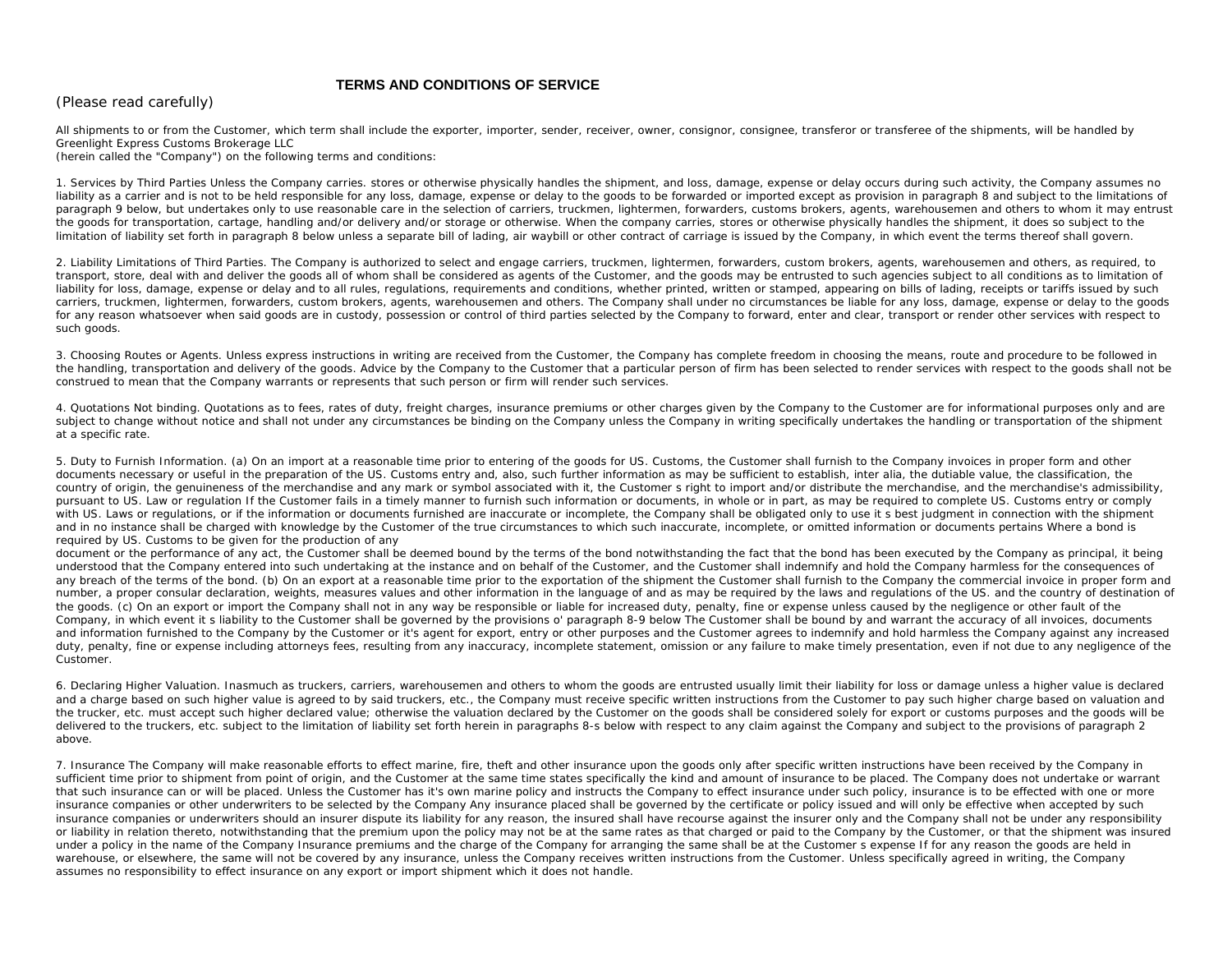8. Limitation of Liability for Loss, etc. (a) The Customer agrees that the Company shall only be liable for any loss, damage, expense or delay to the goods resulting from the negligence or other fault of the Company; such liability shall be limited to an amount equal to the lesser or fifty dollars (\$50.00) per entry or shipment or the fee(s) charged for services, provided that, in the case of partial loss, such amount will be adjusted, pro rata; (b) Where the Company issues its own bill of lading and receives freight charges as its compensation, Customer has the option of paying a special compensation and increasing the limit of the Company's liability up to the shipments actual value; however such option must be exercised by written agreement, entered into prior to any covered transaction(s), setting forth the limit of the Company's liability and the compensation received: (c) In instances other than in (b) above, unless the Customer makes specific written arrangements with the Company to pay special compensation and declare a higher value and

Company agrees in writing, liability is limited to the amount set {forth in (a) above: (d) Customer agrees that the Company shall, in no event, be liable for consequential, punitive, statutory or special damages in excess of the monetary limit provided for above.

9. Presenting claims. Company shall not be liable under paragraph 8 for any claims not presented to it in writing within 90 days of either the date of loss or incident giving rise to the claim no suit to recover for any claim or demand hereunder shall be maintained against the Company unless instituted within six (6) months after the presentation of the said claim or such longer period provided for under statute(s) of the state having jurisdiction of the matter.

10. Advancing Money. The Company shall not be obliged to incur any expense, guarantee payment or advance any money in connection with the importing, forwarding, transporting, insuring, storing or coopering of the goods, unless the same is previously provided to the Company by the Customer on demand. The Company shall be under no obligation to advance freight charges, customs duties or taxes on any shipment, nor shall any advance by the Company be construed as a waiver of the provisions hereof.

11. Indemnification for freight, Duties. In the event that a carrier, other person or any governmental agency makes a claim or institutes legal action against the Company for ocean or other freight, duties fines, penalties. liquidated damages or other money due arising from a shipment of goods of the Customer, the Customer agrees to indemnify and hold harmless the Company for any amount the Company may be requested to pay such carrier, other person or governmental agency together with reasonable expenses, including attorneys' fees, incurred by the Company in connection with defending such claim or legal action and obtaining reimbursement from the Customer. The confiscation or detention of the goods by any governmental authority shall not effect or diminish the liability of the Customer to the Company to pay all charges or other money due promptly on demand.

12. C.O.D. Shipments. Goods received with Customer's or other person s instruction to Collect on Delivery" (C.O.D.) by drafts or otherwise, or to collect on any specified terms by time drafts or otherwise, are accepted by the Company only upon the express understanding that it will exercise reasonable care in the selection of a bank, correspondent, carrier or agent to whom it will send such item for collection, and the Company will not be responsible for any act, omission, default, suspension, insolvency or want of care, negligence, or fault of such bank, correspondent, carrier or agent, nor for any delay in remittance lost in exchange, or during transmission, or while in the course of collection.

13. General Lien on Any Property The Company shall have a general lien on any and all property (and documents relating thereto) of the Customer, in its possession, custody or control or en route, for all claims for charges, expenses or advances incurred by the Company in connection with any shipments of the Customer and if such claim remains unsatisfied for thirty (30) days after demand {or its payment is made, the Company may sell at public auction or private sale, upon ten 60)days written notice, registered mail (R.R.), to the Customer, the goods, wares, and/or merchandise, or so much thereof as maybe necessary to satisfy such lien, and apply the net proceeds of such sales to the payment of the amount due to the Company Any surplus from such sale shall be transmitted to the Customer, and the Customer shall be liable for any deficiency In the sale.

14. Compensation of Company. The compensation of the Company for its services shall be included with and is in addition to the rates and charges of all carriers and other agencies selected by the Company to transport and deal with the goods and such compensation shall be exclusive of any brokerage, commissions, dividends or other revenue received by the Company from carriers, insurers and others in connection with the shipment. On ocean exports, upon request, the Company shall provide a detailed breakout of the components of all charges assessed and a true copy of each pertinent document relating to these charges in any referral for collection or action against the Customer for monies due the Company, upon recovery by the Company, the Customer shall pay the expenses of collection and/or litigation, including a reasonable attorney fee.

15. No Responsibility for Governmental Requirements. It is the responsibility of the Customer to know and comply with the marking requirements of the U S. Customs service, the regulations of the U S Food and Drug Administration, and all other requirements, including regulations of Federal, state and/or local agencies pertaining to the merchandise. The Company shall not be responsible for action taken or fines or penalties assessed by any governmental agency against the shipment because of the failure of the Customer to comply with the law or the requirements or regulations of any governmental agency or with a notification issued to the Customer by any such agency.

16. Indemnity Against Liability Arising from the Importation of Merchandise. The Customer agrees to indemnify and hold the Company harmless from any claims and/or liability arising from the importation of merchandise which violates any Federal, state and/or other laws or regulations and further agrees to indemnify and hold the Company harmless against any and all liability, loss, damages, costs, claims and/or expenses, including but not limited to attorneys fees, which the Company may hereafter incur, suffer or be required to pay by reason of claims by any government agency or private party In the event that any action, suit or proceeding is brought against the Company by any government agency or any private party, the Company shall give notice in writing to the Customer by mail at its address on file with the Company Upon receipt of such notice, the Customer at its own expense shall defend against such action and take all steps as may be necessary or proper to prevent the obtaining of a judgment and/or order against the Company.

17. Loss, Damage or expense Due to Delay. Unless the services to be performed by the Company on behalf of the Customer are delayed by any reason of the negligence or other fault of the Company, the Company shall not be responsible for any loss, damage or expense incurred by the Customer because of such delay. In the event the Company is at fault, as aforesaid, its liability is limited in accordance with the provisions of paragraph 8-9 above.

18. Construction of Terms and Venue The foregoing terms and conditions shall be construed according to the laws of the State of California. Unless otherwise consented to in writing by the Company, no legal proceeding against the Company may be instituted by the Customer, its assigns, or subrogee except in the City of Los Angeles.